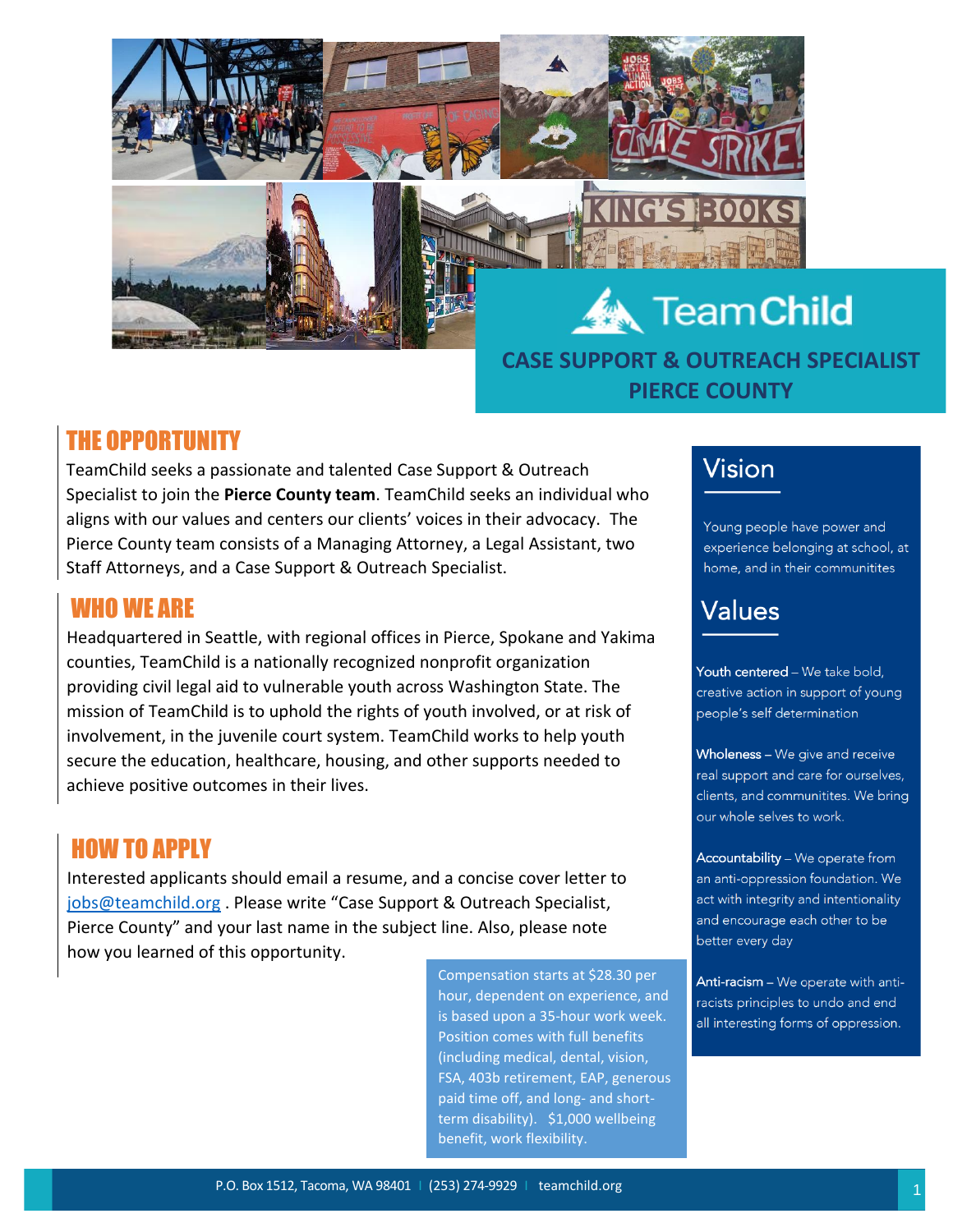

#### **Case Support & Outreach Specialist, Pierce County**

#### **WHO WE ARE**

TeamChild is a nationally recognized nonprofit legal aid organization serving youth across Washington State, with office locations in Seattle, Tacoma, Yakima and Spokane. TeamChild's mission is to uphold the rights of youth involved, or at risk of involvement, in the juvenile legal system to help them secure the education, healthcare, housing and other support they need to achieve positive outcomes in their lives. We have three mutually reinforcing program strategies: legal services, policy advocacy, and training and community education. Core to all of our work is our legal services program, which reaches youth 12-24 years old in four of Washington's largest counties as well as youth incarcerated in our state's juvenile prison and community facilities. Our clients are youth and young adults who are entangled in juvenile court and the child welfare system and need civil legal advocacy to prevent homelessness, access education and employment and get their basic health and other needs met. In our work, we also aim to move systems away from exclusion, punishment, arrest, and incarceration towards more effective and community-based strategies that address root causes and provide culturally meaningful and developmentally appropriate support and opportunities for young people.

At TeamChild we believe that racial and other social identities should be respected and affirmed. In support of this belief, we are building an equitable and inclusive organization and providing our team of staff, volunteers and Board members with the tools to address institutionalized racism and other forms of oppression. All members of our team are responsible for providing and supporting an equitable and inclusive work environment that will enrich our interactions with each other and our products and services. This responsibility provides the foundation for empowering the children and families that we serve so their needs are justly represented and their desires amply fulfilled. For more information about TeamChild and the King County office, see [www.teamchild.org.](http://www.teamchild.org/)

#### **THE ROLE**

We are seeking a full-time Case Support & Outreach Specialist in our Pierce County office. This is an opportunity to be part of a collaborative team that is dedicated to client-centered legal advocacy and working to continually reflect and improve our client services and office and program practices. The Case Support & Outreach Specialist's primary duties, under the supervision of the Managing Attorney, will be to provide direct non-legal support, advocacy, and case management for our clients, in collaboration with the attorneys who will focus on legal advocacy. This position will also work under additional support and oversight from the Legal Assistant, to strategically plan and develop the growing scope of work within our office and statewide efforts. TeamChild also works with youth incarcerated at Juvenile Rehabilitation (JR) facilities and reentering their communities statewide. The Case Support & Outreach Specialist will primarily focus on Pierce County goals but will also have the opportunity to partner statewide with our JR team as well as our growing statewide Community Engagement team. Activities may include the screening of referrals, meeting with clients in the Pierce County Office or within the community, resource navigation, collaborating with attorneys, general office administration, data entry, coordinating calendars, and answering general inquiries about TeamChild through phone and email. This position will also include opportunities for community engagement and client accessibility.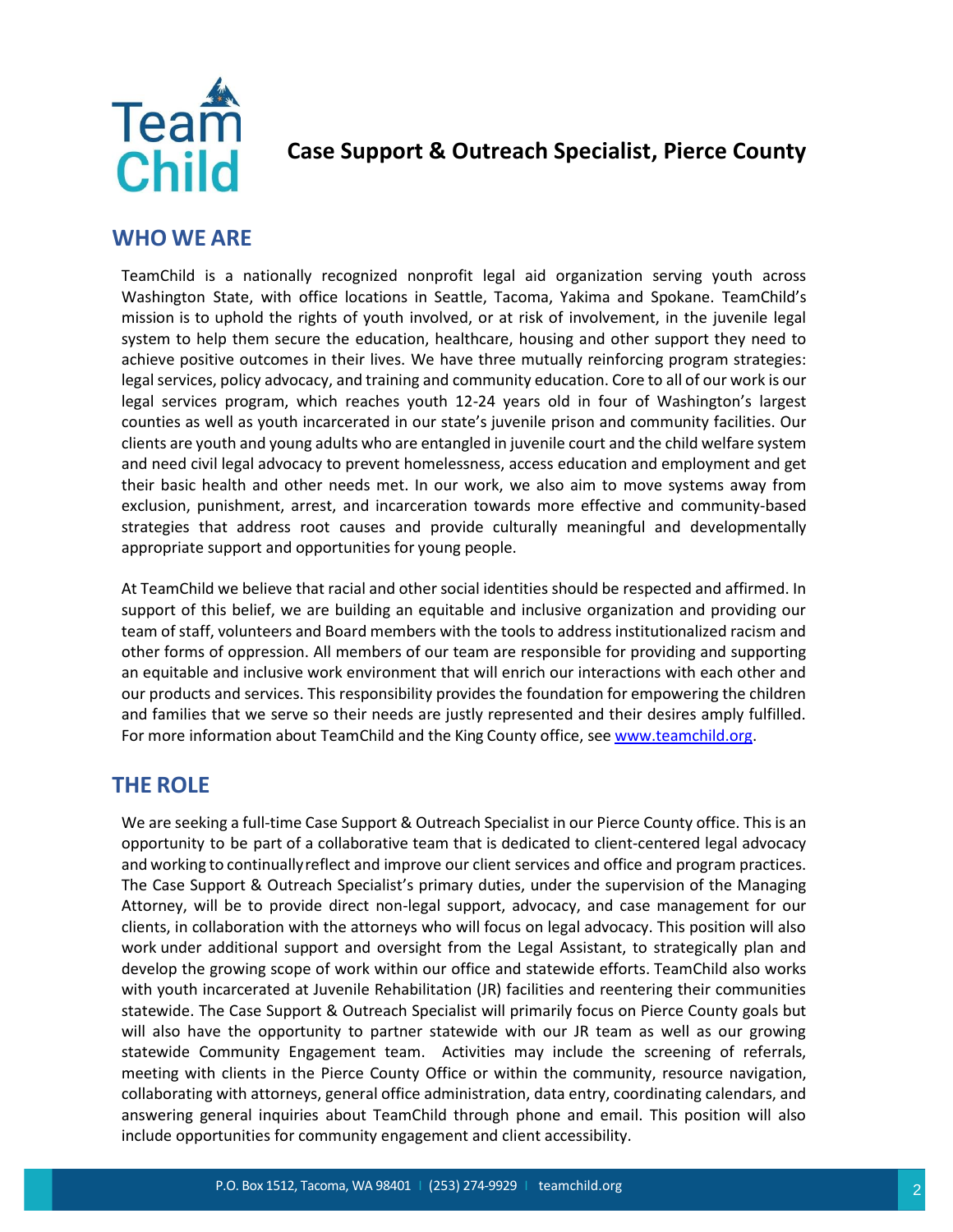## **ESSENTIAL JOB RESPONSIBILITIES**

- Consider ways that will improve TeamChild's accessibility, prioritizing youth needs and feedback.
- Develop know your rights materials, workshops, and strategies for sharing information with youth in collaboration with community and staff.
- Assist youth and families with accessing services, including providing referrals and follow up to ensure youth are able to access services and progress toward established goals.
- Complete screening and intake assessment of youth's legal and social needs.
- Develop case history of youth through interviews, observation, and record review.
- Participate in internal weekly staffing of youth needs and advocacy planning.
- Maintain and review client and case work records in case files; maintain timekeeping record in TeamChild's electronic case management system.
- Provide some crisis intervention, support, and referral to youth as needed.
- Prepare and maintain accurate documentation with providers and the attorney to help support youth.
- Maintain an extensive referral network of professionals to access services as youth's needs become known.
- Coordinate services for youth with other community providers and stakeholders.
- Foster relationships with clients that build youth's decision-making and self-advocacy skills.
- Provide extensive case support as determined collaboratively with attorneys and Legal Assistant.
- Work collaboratively with all staff to identify, develop, and expand community connections and other resources for our clients.
- Participate in developing and preparing for program, project, or case-related activities, including community building, outreach, and training activities.
- Partner with our statewide Juvenile Rehabilitation Program Team on projects and casework.
- Complete other duties as assigned collaboratively within Pierce County or the Statewide Program.

## **SKILLS AND QUALIFICATIONS (REQUIRED)**

We are seeking candidates who are committed to social justice and are passionate about supporting young people. Candidates should work well both independently and as a team member, be respectful and ardent about working with people from diverse backgrounds, enjoy creative problem solving, and value the creation of relationships with co-workers and the community. Additional qualifications include:

- Clearly communicated passion for our mission.
- Exceptional written and oral communication skills, and highly tuned listening skills.
- Excellent organizational skills and superior attention to detail with strong follow-through.
- Demonstrated competence in working with diverse clients and communities.
- Experience working with young people, especially 12-24 year-olds.
- Demonstrated ability to collaborate effectively with other advocates and social service providers.
- High level of integrity and commitment to upholding ethical standards, including client confidentiality and zealous advocacy for client-directed goals.
- Experience maintaining and managing a fluctuating caseload, independently and in partnership with attorneys.
- Must be willing and able to plan for and travel throughout the region to meet client and agency needs.
- Highly effective problem-solving, communication, and listening techniques.
- Ability to learn quickly and work both independently and collaboratively.